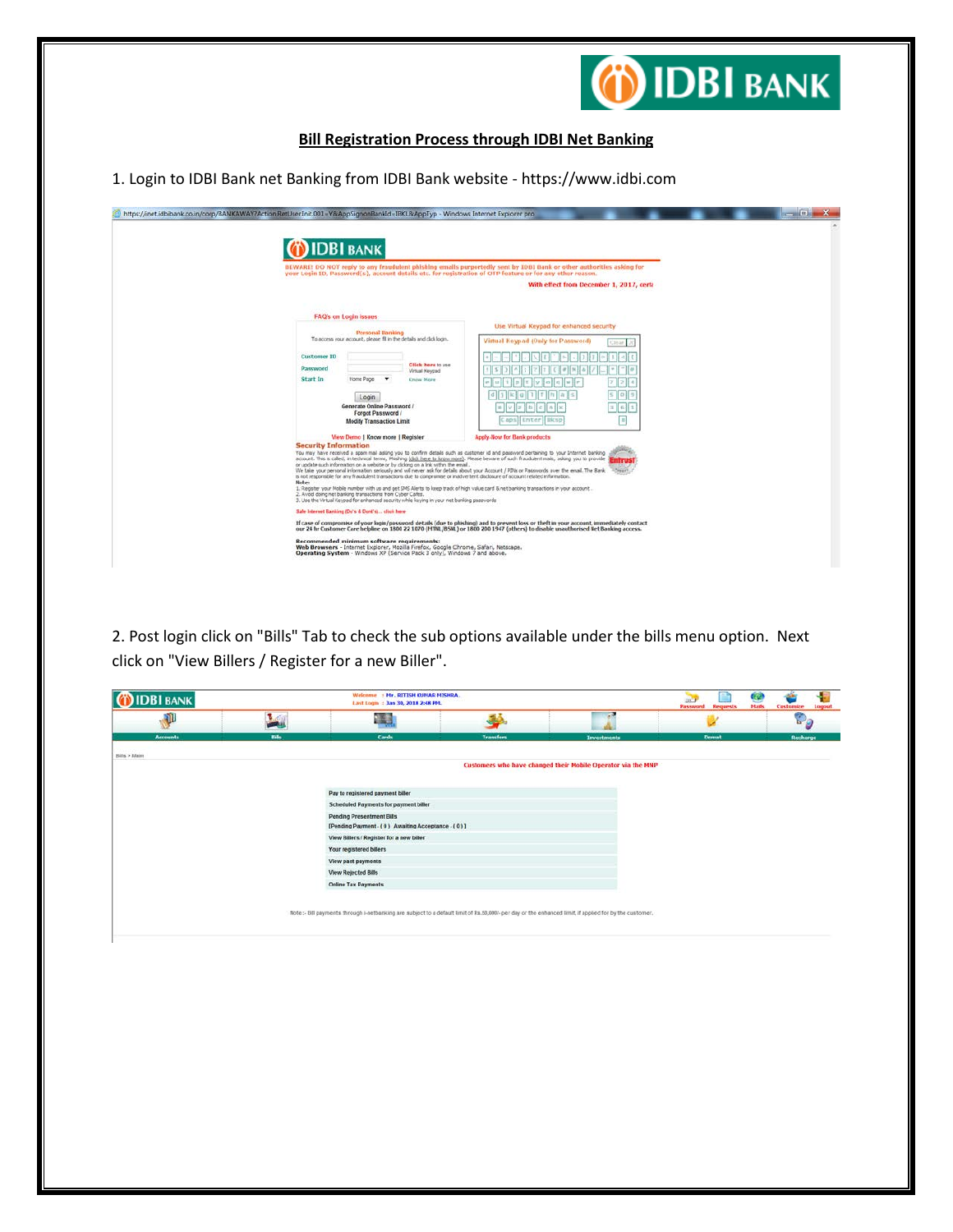

3. In the next page, two options are available as :-

*a) Non-Presentment Billers :-* Under this mode of bill payment, bills are not presented on Internet banking. Customers can pay any amount in favor of the biller or based upon the physical bill received at home the payment may be made. Customers can make a payment as soon as they register (one time registration) their consumer / biller related details.

*b) Presentment Billers :-* Under this mode of bill payment, the bills can be viewed on Internet banking before making the payment. This is in addition to the physical bills received by the Customers through normal mode. Customers have to register themselves for each biller for which they want to avail the facility. Registration is a one-time process. The bills are electronically presented through Internet Banking from the next billing cycle onwards by the utility. Customer can also set a standing payment instruction with an upper limit and the bills under this limit will get paid automatically from the account. Customer is alerted by email about the bill due date and the bills get paid on the due date from the account.

| --<br><b>DBI BANK</b>       | <b>CONTRACTOR</b> | Welcome : Mr. RITISH KUMAR MISHRA.<br>Last Login : Jan 30, 2018 2:48 PM. |                                |             | <b>Hails</b><br><b>Password</b> Requests | <b>Castomize</b> Logout |
|-----------------------------|-------------------|--------------------------------------------------------------------------|--------------------------------|-------------|------------------------------------------|-------------------------|
| W                           |                   | 建築                                                                       |                                |             |                                          | u                       |
| <b>Accounts</b>             | <b>Bills</b>      | Cards                                                                    | <b>Transfers</b>               | Investments | <b>Demat</b>                             | Recharge                |
| Bills > Register New Biller |                   |                                                                          |                                |             |                                          |                         |
|                             |                   |                                                                          | <b>Non Presentment Billers</b> |             |                                          |                         |
|                             |                   |                                                                          | <b>Presentment Billers</b>     |             |                                          |                         |
|                             |                   |                                                                          | Back                           |             |                                          |                         |

4. Under non - presentment biller, click on "Search" button and browse through the billers across pages to identify the biller which is to be regsitered for.

| <b>IDBI BANK</b>                                         |       | : Mr. RITISH KUNAR MISHRA.<br>Wekome<br>Last Login: Jan 30, 2018 2:48 PH. |                  |                    | <b>CO</b><br>Haik<br><b>Password Requests</b> | <b>Customize</b>                   |
|----------------------------------------------------------|-------|---------------------------------------------------------------------------|------------------|--------------------|-----------------------------------------------|------------------------------------|
| P                                                        |       | اليابان<br>أولاد                                                          |                  | 44.64              |                                               | $\mathbb{P}_{\boldsymbol{\theta}}$ |
| <b>Accounts</b>                                          | Bills | <b>Cards</b>                                                              | <b>Transfers</b> | <b>Investments</b> | Demat                                         | Recharge                           |
|                                                          |       |                                                                           |                  |                    |                                               |                                    |
| Bills > Register New Biller > Add Non-Presentment Biller |       |                                                                           |                  |                    |                                               |                                    |
| <b>Biller Name</b>                                       |       |                                                                           |                  |                    |                                               |                                    |
|                                                          |       |                                                                           |                  |                    |                                               |                                    |
| City<br>State                                            |       | ALL                                                                       |                  |                    |                                               |                                    |
| Country                                                  |       | <b>NDA</b>                                                                |                  |                    |                                               |                                    |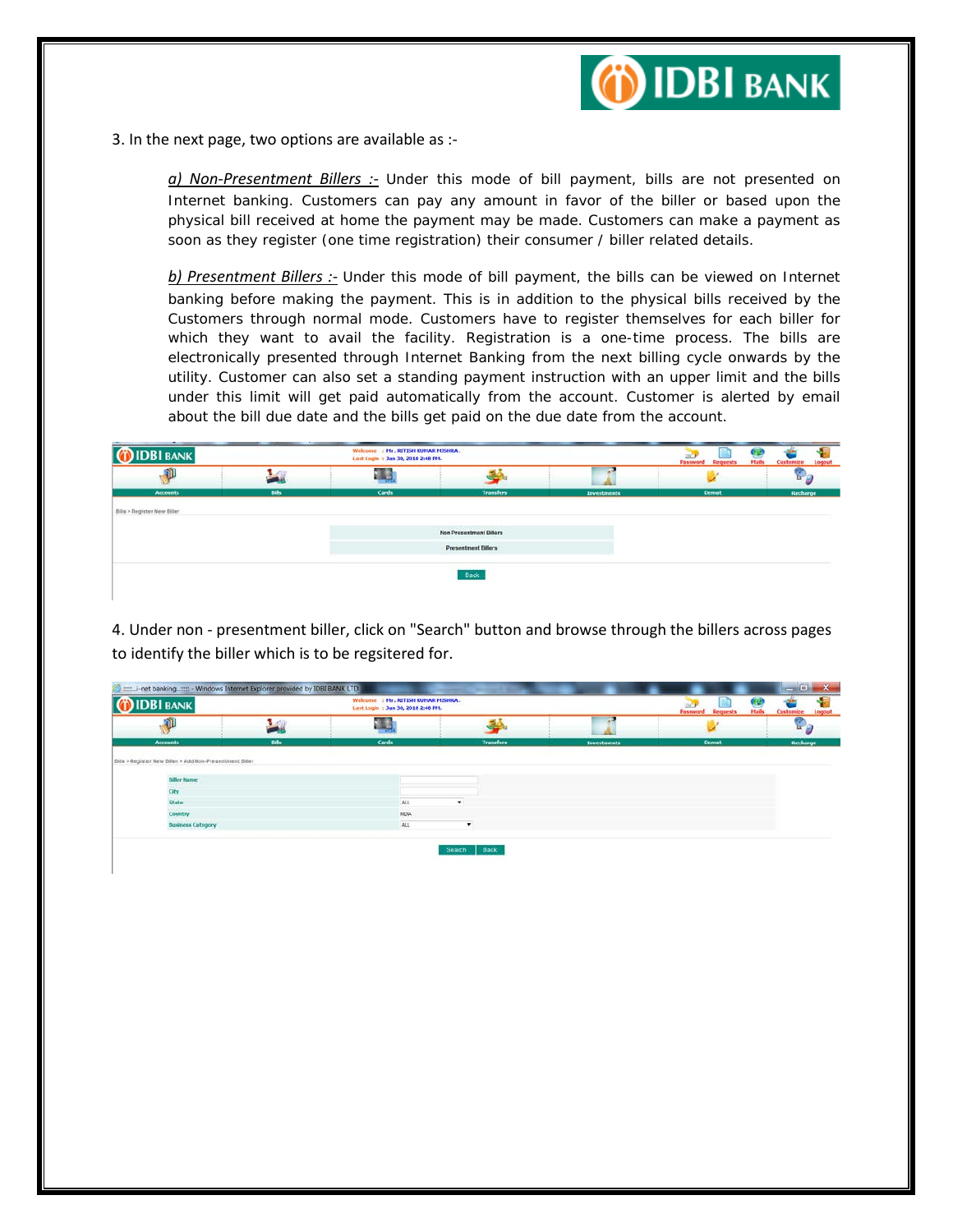

5. Select the biller and click on it for the regsitration process.

| <b>IDBI BANK</b>                                            |                                                           | : Mr. RITISH KUMAR MISHRA.<br>Wekome<br>Last Login: Jan 30, 2018 2:48 PM. |                            |                      | œ<br>Jac <sup>2</sup><br>Hails<br>Password<br><b>Requests</b> | Customize             |
|-------------------------------------------------------------|-----------------------------------------------------------|---------------------------------------------------------------------------|----------------------------|----------------------|---------------------------------------------------------------|-----------------------|
| O                                                           | الكفاء                                                    |                                                                           | قىق                        |                      |                                                               | $\mathbb{P}_{\theta}$ |
| <b>Accounts</b>                                             | <b>Dills</b>                                              | Cards                                                                     | Transfers                  | <b>Investments</b>   | <b>Demat</b>                                                  | Recharge              |
| Bills > Register Biller > List of Non - Presentment Billers |                                                           |                                                                           |                            |                      |                                                               |                       |
|                                                             | Name of the <b>Siller</b>                                 | <b>Address1</b>                                                           | Address <sub>2</sub>       |                      | Address3                                                      |                       |
| VODAFONE (GUJARAT)                                          |                                                           | 601, SAKAR I, ELLISBRIDGE                                                 | ANNEDABAD                  | <b>ELLISBROGE</b>    |                                                               |                       |
| VODAFONE (KARNATAKA)                                        |                                                           | HUTCH ESSAR SOUTH LIMTED                                                  | PRESTIGE BLUE CHIP BLOCK I | NO. 9, HOSUR ROAD    |                                                               |                       |
| VODAFONE (KOLKATA)                                          |                                                           | CONSTANTIA OFFICE COMPLEX                                                 | <b>4TH FLOOR</b>           |                      | 11. DR.U.N.BRAHMACHARI ROAD                                   |                       |
| VODAFONE (MAHARASHTRA & GOA)                                |                                                           | <b>BPL MOBLE CELLULAR LTD</b>                                             | BPL CENTRE, 42, HIRABAUG   | SHUKRAWAR PETH       |                                                               |                       |
| VODAFONE (MUMBAI)                                           |                                                           | VODAFONE ESSAR LTD.                                                       | STANROSE HOUSE.            | NEW PRABHADEVI ROAD, |                                                               |                       |
| VODAFONE (UP EAST)                                          |                                                           | 205-206, CHINTELS HOUSE                                                   | 16, STATION ROAD           | <b>LUCKNOW</b>       |                                                               |                       |
|                                                             | Note: Clok on the Name of the biler to register the biler |                                                                           |                            |                      |                                                               |                       |

6. Enter the bill details as per the information sought for the particular biller & click on "Add" button.

| <b>IDBI BANK</b>                                                                                         |                             | Wekome : Hr. RITISH KUMAR MISHRA.<br>Last Login : Jan 30, 2018 2:48 PM. |                                                      |                    | <b>ACP</b><br><b>Password Requests</b> | æ<br><b>Hails</b><br>Customize Logout |
|----------------------------------------------------------------------------------------------------------|-----------------------------|-------------------------------------------------------------------------|------------------------------------------------------|--------------------|----------------------------------------|---------------------------------------|
| O                                                                                                        | $\frac{1}{2}$               | 家畜                                                                      | 参                                                    | г.                 |                                        | $\mathbb{P}_{\mathcal{Q}}$            |
| <b>Accounts</b>                                                                                          | <b>Bills</b>                | Cards                                                                   | <b>Transfers</b>                                     | <b>Investments</b> | <b>Demat</b>                           | Recharge                              |
|                                                                                                          |                             |                                                                         |                                                      |                    |                                        |                                       |
|                                                                                                          |                             |                                                                         |                                                      |                    |                                        |                                       |
| Bills >Register Biller > Add Biller                                                                      |                             |                                                                         |                                                      |                    |                                        |                                       |
| <b>Hick Name</b>                                                                                         |                             | VODAFONE (MUMBAI)                                                       |                                                      |                    |                                        |                                       |
| <b>Address</b>                                                                                           |                             | VODAFONE ESSAR LTD. STANROSE HOUSE,                                     |                                                      |                    |                                        |                                       |
| Area                                                                                                     |                             |                                                                         | NEW PRABHADEVI ROAD, City: MUMBAI State: MAHARASHTRA |                    |                                        |                                       |
| Country                                                                                                  |                             | INDIA                                                                   |                                                      |                    |                                        |                                       |
| Zip Code                                                                                                 |                             | 400 025                                                                 |                                                      |                    |                                        |                                       |
| Consumer Code Details                                                                                    |                             |                                                                         |                                                      |                    |                                        |                                       |
| <b>Mobile Number</b>                                                                                     |                             |                                                                         |                                                      |                    |                                        |                                       |
| <b>Relationship No</b>                                                                                   |                             |                                                                         |                                                      |                    |                                        |                                       |
|                                                                                                          |                             |                                                                         |                                                      |                    |                                        |                                       |
| <b>Customer Hame</b><br>The United States of Windows Internet Explorer provided by IDBI BANK LTD         |                             | Wekome : Mr. RITISH KUNAR MISHRA.                                       | Add Back                                             |                    |                                        | <b>CONTRACTOR</b>                     |
|                                                                                                          |                             | Last Login : Jan 30, 2018 2:48 PM.                                      |                                                      |                    | ы<br>ai 7                              | œ                                     |
|                                                                                                          |                             | -74                                                                     |                                                      |                    | Password<br><b>Requests</b>            | <b>Hails</b><br>Customize<br>ę        |
| A                                                                                                        | $\mathcal{L}_{\mathcal{L}}$ |                                                                         | 参                                                    |                    |                                        |                                       |
| <b>Accounts</b>                                                                                          | <b>Bills</b>                | <b>Cards</b>                                                            | <b>Transfers</b>                                     | <b>Investments</b> | <b>Demat</b>                           | Recharge                              |
|                                                                                                          |                             |                                                                         |                                                      |                    |                                        |                                       |
|                                                                                                          |                             |                                                                         |                                                      |                    |                                        |                                       |
|                                                                                                          |                             |                                                                         |                                                      |                    |                                        |                                       |
| <b>Hick Name</b>                                                                                         |                             | VODAFONE (MUMBAI)                                                       |                                                      |                    |                                        |                                       |
| <b>Address</b>                                                                                           |                             | VODAFONE ESSAR LTD. STANROSE HOUSE,                                     |                                                      |                    |                                        |                                       |
| Area                                                                                                     |                             |                                                                         | NEW PRABHADEVI ROAD, City: MUMBAI State: MAHARASHTRA |                    |                                        |                                       |
| Country                                                                                                  |                             | INDIA                                                                   |                                                      |                    |                                        |                                       |
| Zip Code                                                                                                 |                             | 400 025                                                                 |                                                      |                    |                                        |                                       |
| <b>IDBI BANK</b><br>Bills >Register Biller > Add Biller<br>Consumer Code Details<br><b>Mobile Number</b> |                             | 9999999999                                                              |                                                      |                    |                                        |                                       |
| <b>Relationship No</b>                                                                                   |                             | 123456789123456789                                                      |                                                      |                    |                                        |                                       |
| <b>Customer Bame</b>                                                                                     |                             | ABCO                                                                    |                                                      |                    |                                        |                                       |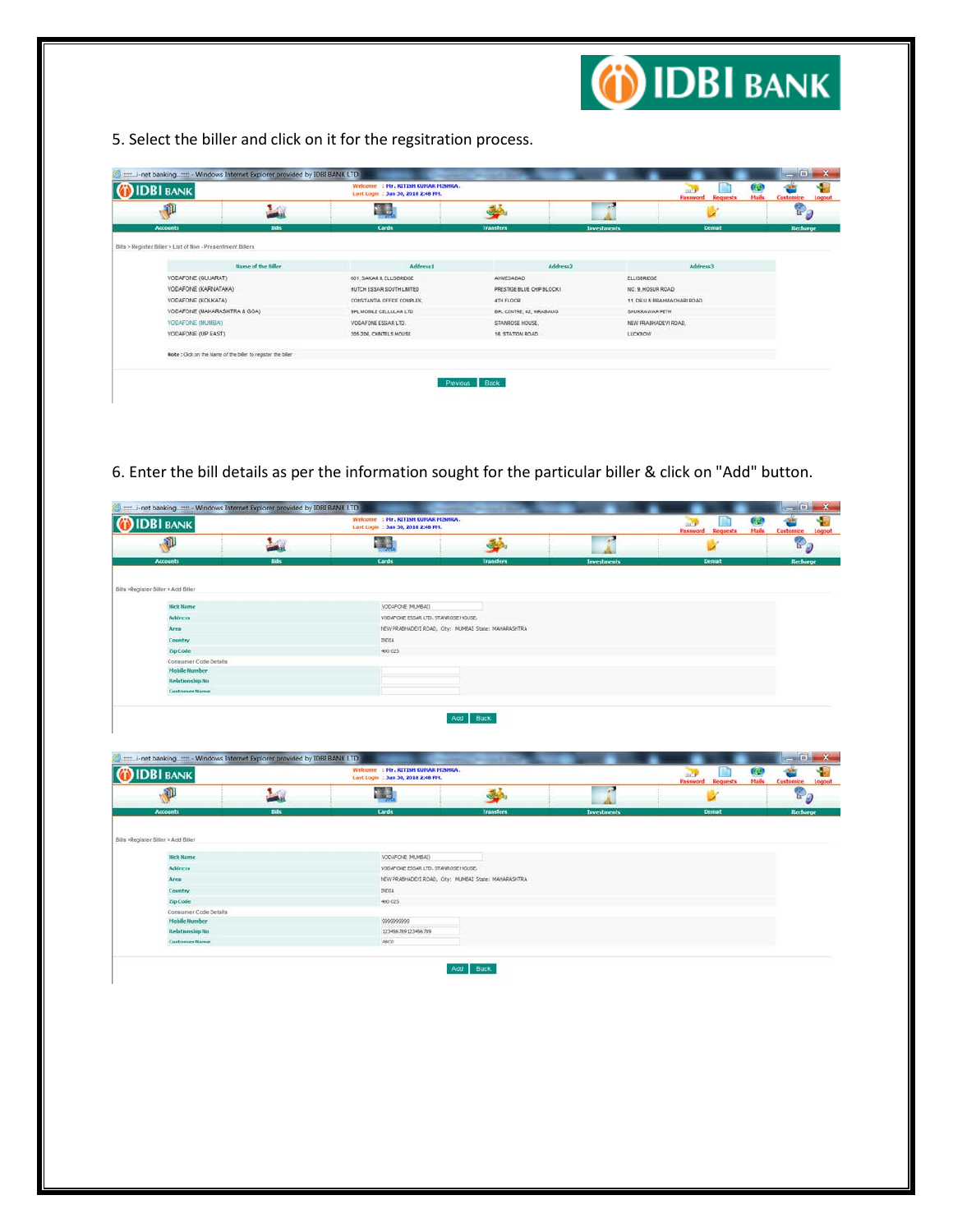

7. Enter the cust id & transaction password to register the biller.

| <b>IDBI BANK</b>                                                                               |       | Wekome : Hr. RITISH KUHAR MISHRA.<br>Last Login : Jan 30, 2018 2:48 PM.                                                                                                                                                                                                                                                                                                     |                                                                                           |                    | B<br>Hails<br><b>Password Requests</b>                                                                                                                                                                                         | Customize |
|------------------------------------------------------------------------------------------------|-------|-----------------------------------------------------------------------------------------------------------------------------------------------------------------------------------------------------------------------------------------------------------------------------------------------------------------------------------------------------------------------------|-------------------------------------------------------------------------------------------|--------------------|--------------------------------------------------------------------------------------------------------------------------------------------------------------------------------------------------------------------------------|-----------|
| O                                                                                              |       | 温泉                                                                                                                                                                                                                                                                                                                                                                          |                                                                                           |                    |                                                                                                                                                                                                                                | ÷         |
| <b>Accounts</b>                                                                                | Bills | <b>Cards</b>                                                                                                                                                                                                                                                                                                                                                                | <b>Transfers</b>                                                                          | <b>Investments</b> | <b>Demat</b>                                                                                                                                                                                                                   | Recharge  |
| Bills >Add Payment Biller > Confirm Transaction<br>Confirm Transaction<br><b>Enter your Id</b> |       |                                                                                                                                                                                                                                                                                                                                                                             |                                                                                           |                    |                                                                                                                                                                                                                                |           |
| <b>Enter your Transaction Password</b>                                                         |       |                                                                                                                                                                                                                                                                                                                                                                             | Click here to use<br>Virtual Keypad                                                       |                    |                                                                                                                                                                                                                                |           |
|                                                                                                |       | not familiar you may refram from doing so. You may seek the Bank's guidance in this regard. The Bank is not responsible for Online transactions going wrong.<br>2. We shall also not be responsible for wrong transactions and wanton disclosure of details by you. Wewing option and transactions option on the net are different. You may exercise your option dilgently. | <b>Disclaimer</b><br>(RBI drective CSD.RPS/6059/20.41.01/2009-10 dated 19th January 2010) |                    | 1. Our Bank does not ask for the details of your Account/P2N/Password. Therefore any one pretending to be asking you for information from the Bank/technical team may be fraudulent entities, so please beware. You should kno |           |

8. On successful addition of a biller, confirmation message is displayed.

| <b>IDBI BANK</b>             |                                                               | Welcome : Hr. RITISH KUHAR MISHRA.<br>Last Login : Jan 30, 2018 2:48 PM. |                            |                             | œ<br>Hails<br><b>Password Requests</b> | Customize |
|------------------------------|---------------------------------------------------------------|--------------------------------------------------------------------------|----------------------------|-----------------------------|----------------------------------------|-----------|
| $\mathfrak{p}$               | $\mathcal{N}(\mathcal{C})$                                    |                                                                          |                            |                             |                                        | P,        |
| <b>Accounts</b>              | <b>Bills</b>                                                  | Cards                                                                    | <b>Transfers</b>           | <b>Investments</b>          | <b>Demat</b>                           | Recharge  |
|                              | <b>Name of the filler</b>                                     | <b>Address1</b>                                                          | Address2                   |                             | Address3                               |           |
| VODAFONE (GUJARAT)           |                                                               | 601. SAKAR IL ELLISBRIDGE                                                | AHMEDABAD                  | <b>FLUSBRIDGE</b>           |                                        |           |
| VODAFONE (KARNATAKA)         |                                                               | HUTCH ESSAR SOUTH LIMTED                                                 | PRESTIGE BLUE CHIP BLOCK I | NO. 9, HOSUR ROAD           |                                        |           |
| VODAFONE (KOLKATA)           |                                                               | CONSTANTIA OFFICE COMPLEX.                                               | 4TH FLOOR                  | 11, DR.U.N.BRAHMACHARI ROAD |                                        |           |
| VODAFONE (MAHARASHTRA & GOA) |                                                               | <b>BPL MOBLE CELLULAR LTD</b>                                            | BPL CENTRE, 42, HRABAUG    | SHUKRAWAR PETH              |                                        |           |
| VODAFONE (MUMBAI)            |                                                               | VODAFONE ESSAR LTD.                                                      | STANROSE HOUSE.            | NEW PRABHADEVI ROAD.        |                                        |           |
| VODAFONE (UP EAST)           |                                                               | 205-206, CHINTELS HOUSE                                                  | 16, STATION ROAD           | LUCKNOW                     |                                        |           |
|                              | Note : Click on the Name of the biller to register the biller |                                                                          |                            |                             |                                        |           |

9. Click on "Your Registered Biller" to check the bill details which have been registered.

| æ<br>$\mathbb{P}$<br><b>A</b> dia<br>خط<br><b>Accounts</b><br>Bills<br>Cards<br><b>Transfers</b><br><b>Demat</b><br><b>Investments</b><br>Customers who have changed their Mobile +<br>Pay to registered payment biller<br>Scheduled Payments for payment biller<br>Pending Presentment Bills<br>[Pending Payment - (0) Awaiting Acceptance - (0)]<br>View Billers / Register for a new biller<br>Your registered billers<br>View past payments<br>View Rejected Bills<br>Online Tax Payments<br>Note :- Bill payments through i-netbanking are subject to a default limit of Rs.50,000/- per day or the enhanced limit, if applied for by the customer. | <b>IDBI BANK</b> | Wekome : Mr. RITISH KUNAR MISHRA.<br>Last Login: Jan 30, 2018 2:48 PH. |  | అ<br><b>Password Requests</b><br>Hails | Customize<br>Logout   |
|----------------------------------------------------------------------------------------------------------------------------------------------------------------------------------------------------------------------------------------------------------------------------------------------------------------------------------------------------------------------------------------------------------------------------------------------------------------------------------------------------------------------------------------------------------------------------------------------------------------------------------------------------------|------------------|------------------------------------------------------------------------|--|----------------------------------------|-----------------------|
|                                                                                                                                                                                                                                                                                                                                                                                                                                                                                                                                                                                                                                                          |                  |                                                                        |  |                                        | $\mathbb{P}_{\theta}$ |
|                                                                                                                                                                                                                                                                                                                                                                                                                                                                                                                                                                                                                                                          |                  |                                                                        |  |                                        | Recharge              |
|                                                                                                                                                                                                                                                                                                                                                                                                                                                                                                                                                                                                                                                          | Bills > Main     |                                                                        |  |                                        |                       |
|                                                                                                                                                                                                                                                                                                                                                                                                                                                                                                                                                                                                                                                          |                  |                                                                        |  |                                        |                       |
|                                                                                                                                                                                                                                                                                                                                                                                                                                                                                                                                                                                                                                                          |                  |                                                                        |  |                                        |                       |
|                                                                                                                                                                                                                                                                                                                                                                                                                                                                                                                                                                                                                                                          |                  |                                                                        |  |                                        |                       |
|                                                                                                                                                                                                                                                                                                                                                                                                                                                                                                                                                                                                                                                          |                  |                                                                        |  |                                        |                       |
|                                                                                                                                                                                                                                                                                                                                                                                                                                                                                                                                                                                                                                                          |                  |                                                                        |  |                                        |                       |
|                                                                                                                                                                                                                                                                                                                                                                                                                                                                                                                                                                                                                                                          |                  |                                                                        |  |                                        |                       |
|                                                                                                                                                                                                                                                                                                                                                                                                                                                                                                                                                                                                                                                          |                  |                                                                        |  |                                        |                       |
|                                                                                                                                                                                                                                                                                                                                                                                                                                                                                                                                                                                                                                                          |                  |                                                                        |  |                                        |                       |
|                                                                                                                                                                                                                                                                                                                                                                                                                                                                                                                                                                                                                                                          |                  |                                                                        |  |                                        |                       |
|                                                                                                                                                                                                                                                                                                                                                                                                                                                                                                                                                                                                                                                          |                  |                                                                        |  |                                        |                       |
|                                                                                                                                                                                                                                                                                                                                                                                                                                                                                                                                                                                                                                                          |                  |                                                                        |  |                                        |                       |
|                                                                                                                                                                                                                                                                                                                                                                                                                                                                                                                                                                                                                                                          |                  |                                                                        |  |                                        |                       |
|                                                                                                                                                                                                                                                                                                                                                                                                                                                                                                                                                                                                                                                          |                  |                                                                        |  |                                        |                       |
|                                                                                                                                                                                                                                                                                                                                                                                                                                                                                                                                                                                                                                                          |                  |                                                                        |  |                                        |                       |
|                                                                                                                                                                                                                                                                                                                                                                                                                                                                                                                                                                                                                                                          |                  |                                                                        |  |                                        |                       |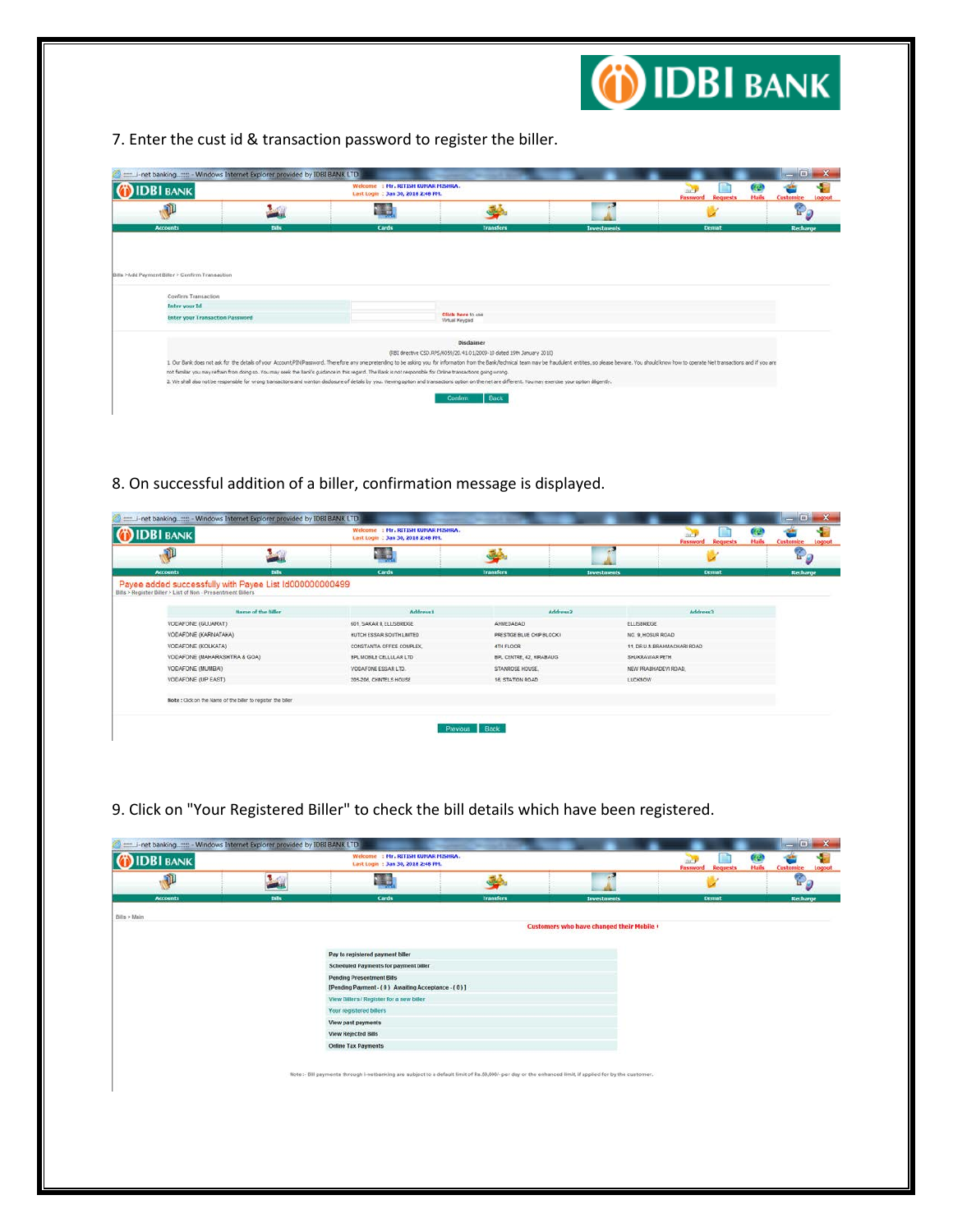

10. The biller details is displayed to be selected and do any modification/deletion thereafter.

| <b>IDBI</b> BANK                                                |                         | Wekor<br>: Mr. RITISH KUMAR MISHRA.<br>Last Login: Jan 30, 2018 2:48 PH. |                     |                                            | œ<br>DK <sup>2</sup><br>Hails<br><b>Password Requests</b> | Customize |
|-----------------------------------------------------------------|-------------------------|--------------------------------------------------------------------------|---------------------|--------------------------------------------|-----------------------------------------------------------|-----------|
| Œ                                                               |                         | 曝                                                                        |                     |                                            |                                                           | œ         |
|                                                                 |                         |                                                                          |                     |                                            |                                                           |           |
| <b>Accounts</b><br>Bills > Bill Payment>Personal List of Payees | <b>Bills</b>            | Cards<br><b>Payee nickname</b>                                           | <b>Transfers</b>    | <b>Investments</b><br><b>Consumer code</b> | Demat                                                     |           |
| $\sqrt{2}$ Sr. No.<br>D)                                        | <b>VODAFONE (DELHI)</b> |                                                                          | 1607237749029025199 |                                            |                                                           | Recharge  |
| 02                                                              | <b>IDEA CELLULAR</b>    |                                                                          | 8877676756          |                                            |                                                           |           |

11. Further, Click on Make Payment option to pay the bill pertaining to the "Non-Presentment" bill as registered. Options for Hot Payment as well as schedule payment option is available for payment of nonpresentment bills.

| œ<br><b>Password Requests</b><br>Hails<br>Customize<br>Ý<br>One-Time Payment<br>× |
|-----------------------------------------------------------------------------------|
|                                                                                   |
|                                                                                   |
|                                                                                   |
|                                                                                   |
|                                                                                   |
|                                                                                   |
|                                                                                   |
|                                                                                   |
|                                                                                   |
|                                                                                   |
|                                                                                   |
|                                                                                   |
|                                                                                   |
|                                                                                   |
|                                                                                   |
|                                                                                   |
|                                                                                   |
|                                                                                   |
|                                                                                   |
|                                                                                   |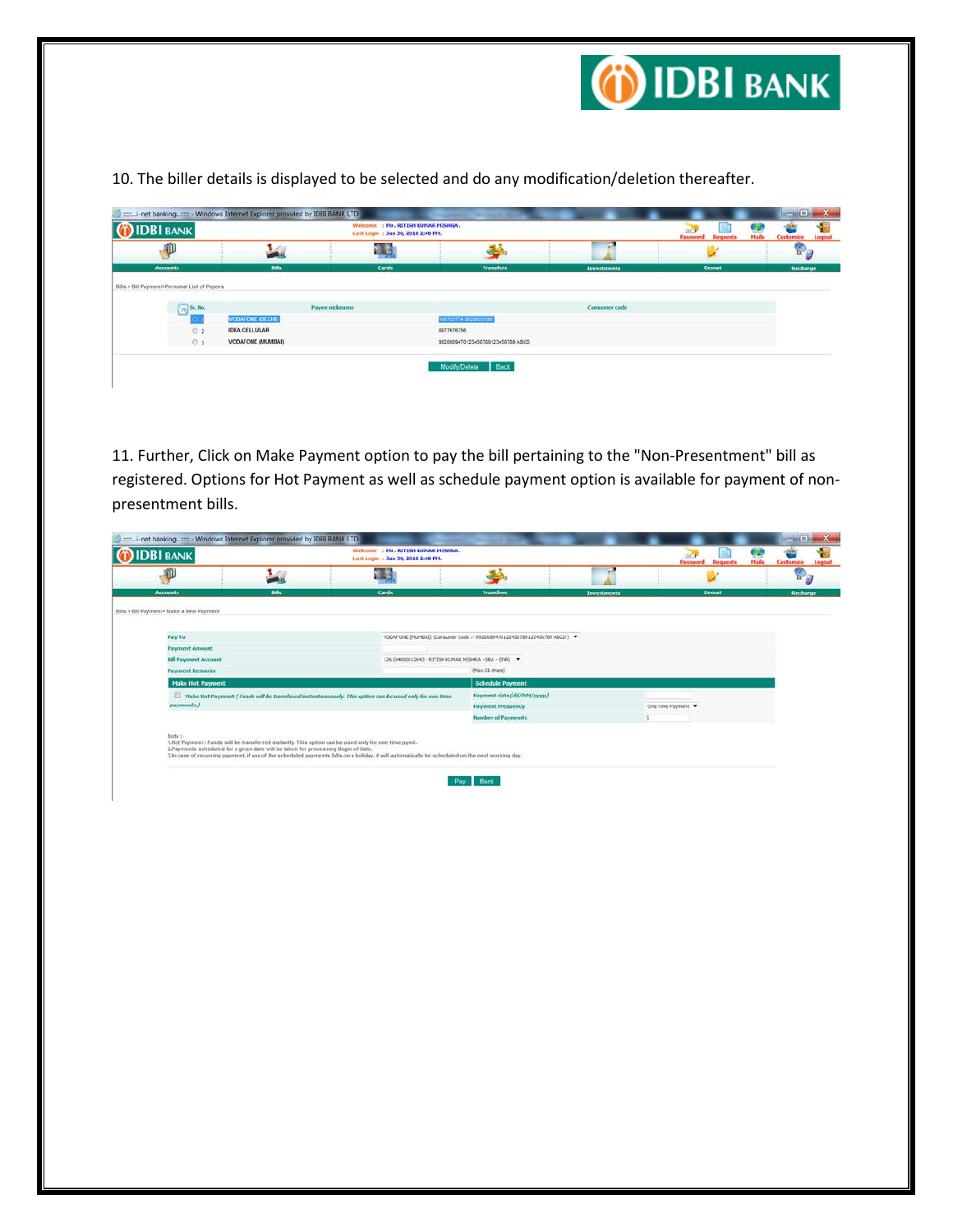

12. For Presentment biller, the same process as for Non-presentment biller is to be followed. The additional option available under presentment biller is the option for "Auto Pay". This feature enables the user to select a specific debit account number with an upper amount capping, so as to effect the payment as and when the bill is presented by the biller.

| <b>IDBI BANK</b>                                                                      |                | Wekome : Mr. RITISH KUMAR MISHRA.<br>Last Login: Jan 30, 2018 2:48 PM.                                                                                                                                                                                                                                                                                                                          |                                                                                    |           |                    | <b>ACT</b><br><b>Password Requests</b> | 國<br>Hails | Customize |
|---------------------------------------------------------------------------------------|----------------|-------------------------------------------------------------------------------------------------------------------------------------------------------------------------------------------------------------------------------------------------------------------------------------------------------------------------------------------------------------------------------------------------|------------------------------------------------------------------------------------|-----------|--------------------|----------------------------------------|------------|-----------|
| P                                                                                     | <b>Reading</b> | -74                                                                                                                                                                                                                                                                                                                                                                                             |                                                                                    | فقا       | a                  |                                        |            | Og        |
| <b>Accounts</b>                                                                       | <b>Dills</b>   | <b>Cards</b>                                                                                                                                                                                                                                                                                                                                                                                    |                                                                                    | Transfers | <b>Investments</b> | <b>Demat</b>                           |            | Recharge  |
| Bills > Bill Presentment > Standard Payee Details                                     |                |                                                                                                                                                                                                                                                                                                                                                                                                 |                                                                                    |           |                    |                                        |            |           |
| Pay To                                                                                |                | VODAFONE (MUMBAI)                                                                                                                                                                                                                                                                                                                                                                               |                                                                                    |           |                    |                                        |            |           |
| <b>Hick Name</b>                                                                      |                | VODAFONE (MUMBAI)                                                                                                                                                                                                                                                                                                                                                                               |                                                                                    |           |                    |                                        |            |           |
| <b>Address</b>                                                                        |                | VODAFONE ESSAR LTD. STANROSE HOUSE,                                                                                                                                                                                                                                                                                                                                                             |                                                                                    |           |                    |                                        |            |           |
| Area                                                                                  |                | NEW PRABHADEVI ROAD, City: MUMBAI State: MAHARASHTRA                                                                                                                                                                                                                                                                                                                                            |                                                                                    |           |                    |                                        |            |           |
| Country                                                                               | <b>DIOIA</b>   |                                                                                                                                                                                                                                                                                                                                                                                                 |                                                                                    |           |                    |                                        |            |           |
| Zip Code                                                                              | 400 025        |                                                                                                                                                                                                                                                                                                                                                                                                 |                                                                                    |           |                    |                                        |            |           |
| Consumer Code                                                                         |                |                                                                                                                                                                                                                                                                                                                                                                                                 |                                                                                    |           |                    |                                        |            |           |
| <b>Mobile Number</b>                                                                  |                |                                                                                                                                                                                                                                                                                                                                                                                                 |                                                                                    |           |                    |                                        |            |           |
| <b>Relationship No</b><br><b>Customer Name</b>                                        |                |                                                                                                                                                                                                                                                                                                                                                                                                 |                                                                                    |           |                    |                                        |            |           |
|                                                                                       |                |                                                                                                                                                                                                                                                                                                                                                                                                 |                                                                                    |           |                    |                                        |            |           |
| Auto Pay                                                                              |                |                                                                                                                                                                                                                                                                                                                                                                                                 |                                                                                    |           |                    |                                        |            |           |
| Confirm Transaction<br><b>Enter your Id</b><br><b>Enter your Transaction Password</b> |                |                                                                                                                                                                                                                                                                                                                                                                                                 | Click here to use<br>Virtual Keypad                                                |           |                    |                                        |            |           |
|                                                                                       |                |                                                                                                                                                                                                                                                                                                                                                                                                 |                                                                                    |           |                    |                                        |            |           |
|                                                                                       |                |                                                                                                                                                                                                                                                                                                                                                                                                 | Disclaimer<br>(RBI drective CSD.RPS/6059/20.41.01/2009-10 dated 19th January 2010) |           |                    |                                        |            |           |
|                                                                                       |                | L. Our Bank does not ask for the details of your Account/PDV/Password. Therefore any one pretending to be asking you for information from the Bank/technical team may be fraudulent entities, so please beware. You should kno<br>not familiar you may refrain from doing so. You may seek the Bank's guidance in this regard. The Bank is not responsible for Online transactions going wrong. |                                                                                    |           |                    |                                        |            |           |
|                                                                                       |                |                                                                                                                                                                                                                                                                                                                                                                                                 |                                                                                    |           |                    |                                        |            |           |

13. After feeding the biller details, Auto Pay option selection, enter the net banking transaction credentails to add the specific presentment biller.

| <b>IDBI BANK</b>                                  | Wekome : Mr. RITISH KUNAR MISHRA.<br>Last Login: Jan 30, 2018 2:48 PH.                                                                                                                                       |                                                      |                                                                                    |                    | 阀<br>щŪ<br>Hails<br><b>Password Requests</b><br>Customize                                                                                                                                                                      |  |
|---------------------------------------------------|--------------------------------------------------------------------------------------------------------------------------------------------------------------------------------------------------------------|------------------------------------------------------|------------------------------------------------------------------------------------|--------------------|--------------------------------------------------------------------------------------------------------------------------------------------------------------------------------------------------------------------------------|--|
| $\mathbf{p}$                                      | 20                                                                                                                                                                                                           | - 48                                                 | 34.                                                                                |                    |                                                                                                                                                                                                                                |  |
| <b>Accounts</b>                                   | <b>Bills</b>                                                                                                                                                                                                 | Cards                                                | <b>Transfers</b>                                                                   | <b>Investments</b> | Demat                                                                                                                                                                                                                          |  |
| Bills > Bill Presentment > Standard Payee Details |                                                                                                                                                                                                              |                                                      |                                                                                    |                    |                                                                                                                                                                                                                                |  |
| Pay To                                            | VODAFONE (MUMBAI)                                                                                                                                                                                            |                                                      |                                                                                    |                    |                                                                                                                                                                                                                                |  |
| <b>Bick Bame</b>                                  | VODAFONE (MUMBAI)                                                                                                                                                                                            |                                                      |                                                                                    |                    |                                                                                                                                                                                                                                |  |
| <b>Address</b>                                    | VODAFONE ESSAR LTD. STANROSE HOUSE,                                                                                                                                                                          |                                                      |                                                                                    |                    |                                                                                                                                                                                                                                |  |
| Area                                              |                                                                                                                                                                                                              | NEW PRABHADEVI ROAD, City: MUMBAI State: MAHARASHTRA |                                                                                    |                    |                                                                                                                                                                                                                                |  |
| Country                                           | <b>DIOIA</b>                                                                                                                                                                                                 |                                                      |                                                                                    |                    |                                                                                                                                                                                                                                |  |
| Zip Code                                          | 400 025                                                                                                                                                                                                      |                                                      |                                                                                    |                    |                                                                                                                                                                                                                                |  |
| Consumer Code                                     |                                                                                                                                                                                                              |                                                      |                                                                                    |                    |                                                                                                                                                                                                                                |  |
| <b>Mobile Number</b>                              | 9999999999                                                                                                                                                                                                   |                                                      |                                                                                    |                    |                                                                                                                                                                                                                                |  |
| <b>Relationship No</b>                            | 123456709123456709                                                                                                                                                                                           |                                                      |                                                                                    |                    |                                                                                                                                                                                                                                |  |
| <b>Customer Name</b>                              | ABCD                                                                                                                                                                                                         |                                                      |                                                                                    |                    |                                                                                                                                                                                                                                |  |
| Auto Pay                                          |                                                                                                                                                                                                              |                                                      |                                                                                    |                    |                                                                                                                                                                                                                                |  |
| Confirm Transaction<br><b>Enter your Id</b>       |                                                                                                                                                                                                              |                                                      |                                                                                    |                    |                                                                                                                                                                                                                                |  |
| <b>Enter your Transaction Password</b>            |                                                                                                                                                                                                              |                                                      | Click here to use<br>Virtual Keypad                                                |                    |                                                                                                                                                                                                                                |  |
|                                                   |                                                                                                                                                                                                              |                                                      |                                                                                    |                    |                                                                                                                                                                                                                                |  |
|                                                   |                                                                                                                                                                                                              |                                                      | Disclaimer<br>(RBI drective CSD.RPS/6059/20.41.01/2009-10 dated 19th January 2010) |                    |                                                                                                                                                                                                                                |  |
|                                                   |                                                                                                                                                                                                              |                                                      |                                                                                    |                    | 1. Our Bank does not ask for the details of your Account/F2N/Rassword. Therefore any one pretending to be asking you for information from the Bank/hechrical team may be fraudulent entities, so please beware. You should kno |  |
|                                                   | not familiar you may refrain from doing so. You may seek the Bank's guidance in this regard. The Bank is not responsible for Online transactions going wrong.                                                |                                                      |                                                                                    |                    |                                                                                                                                                                                                                                |  |
|                                                   | 2. We shall also not be responsible for wrong transactions and wanton disclosure of details by you. Viewing option and transactions option on the net are different. You may exercise your option dilgently. |                                                      |                                                                                    |                    |                                                                                                                                                                                                                                |  |
|                                                   |                                                                                                                                                                                                              |                                                      | Back<br>Add                                                                        |                    |                                                                                                                                                                                                                                |  |
|                                                   |                                                                                                                                                                                                              |                                                      |                                                                                    |                    |                                                                                                                                                                                                                                |  |
|                                                   |                                                                                                                                                                                                              |                                                      |                                                                                    |                    |                                                                                                                                                                                                                                |  |
|                                                   |                                                                                                                                                                                                              |                                                      |                                                                                    |                    |                                                                                                                                                                                                                                |  |
|                                                   |                                                                                                                                                                                                              |                                                      | ****************                                                                   |                    |                                                                                                                                                                                                                                |  |
|                                                   |                                                                                                                                                                                                              |                                                      |                                                                                    |                    |                                                                                                                                                                                                                                |  |
|                                                   |                                                                                                                                                                                                              |                                                      |                                                                                    |                    |                                                                                                                                                                                                                                |  |
|                                                   |                                                                                                                                                                                                              |                                                      |                                                                                    |                    |                                                                                                                                                                                                                                |  |
|                                                   |                                                                                                                                                                                                              |                                                      |                                                                                    |                    |                                                                                                                                                                                                                                |  |
|                                                   |                                                                                                                                                                                                              |                                                      |                                                                                    |                    |                                                                                                                                                                                                                                |  |
|                                                   |                                                                                                                                                                                                              |                                                      |                                                                                    |                    |                                                                                                                                                                                                                                |  |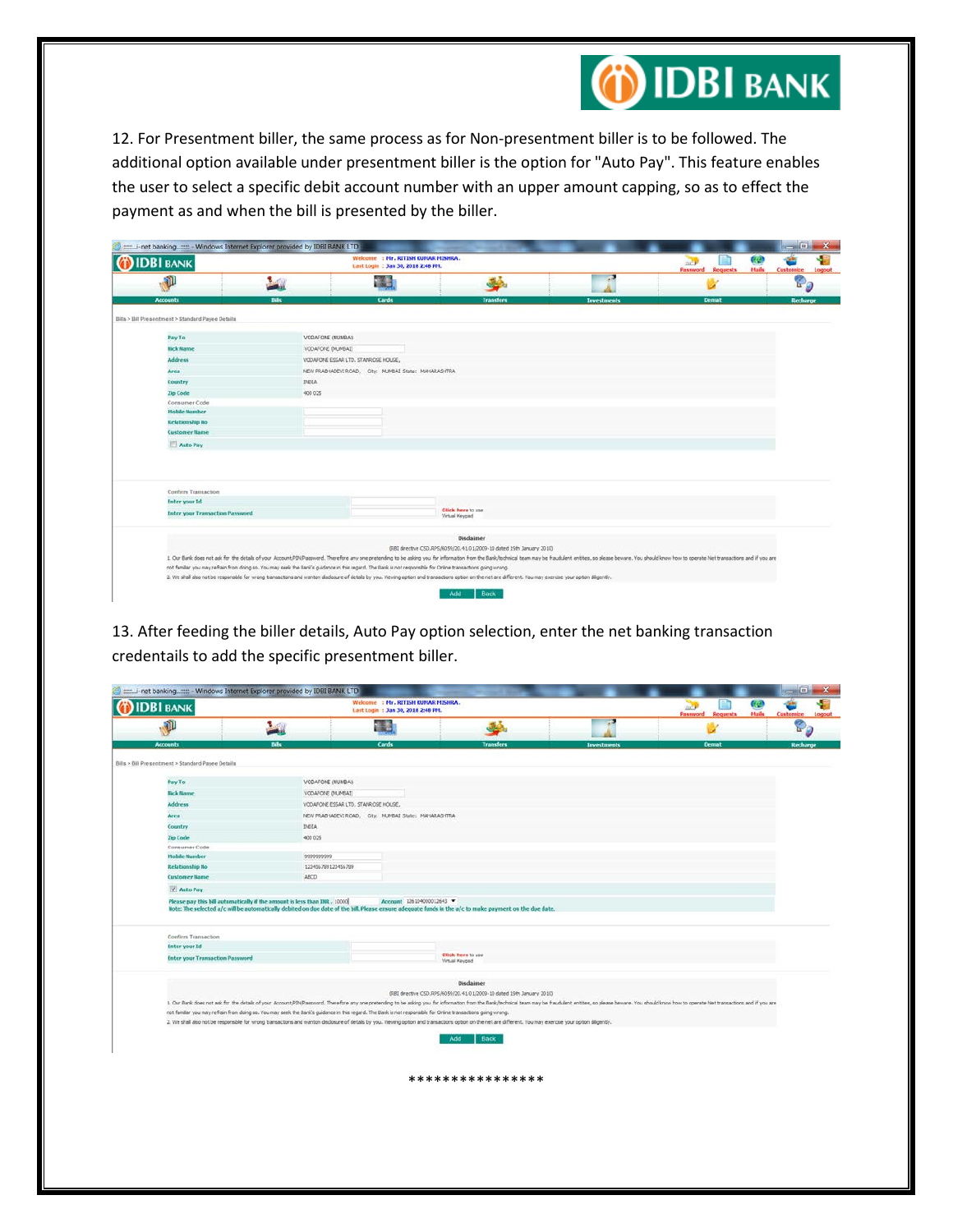

## **FAQs**

# Q1. Electronic Bill Presentment and Payment (View & Pay)

Electronic Bill Payment is a service that allows you to view as well as pay your bills using i-netbanking, Mobile banking, ATMs and automated Phone banking service, 24 hours a day.

Register your biller details with us. We will send you an email alert when your next bill becomes due for payment. You may then use any of our channels mentioned above to make payment.

#### Q2. Pay at Once

This facility is available through our i-netbanking service only. Just log in to your net banking account, register your bill details and make payment to your biller right away before the due date by entering the amount.

### Q3. What is Auto Pay?

Register your consumer / bill details and I-net banking will automatically pay the bills every month from the selected account.

Set a standing payment instruction with an upper limit and the bills under this limit will get paid automatically from your account on the due date.

AutoPay is available only for View & Pay (Presentment) type of billers. You are alerted by way of an email when the bill is due for payment. The bills get paid on the due date from the account subject to availability of clear funds.

Q4. How do I register for a biller? How long does it take?

You can register for a biller online by logging into i-netbanking, Locate and Select your Utility which will either be under the list of biller for "View & Pay" or "Pay at once" category or both. Select your Utility Biller and add your consumer details. Create your Personal list of payees/billers for whom you wish to make regular payments. The bills would be presented online, in the next billing cycle for your utility, after due verification of your registration details by the utility.

For "View & Pay" type of billers the AutoPay instructions can be made while registering the biller.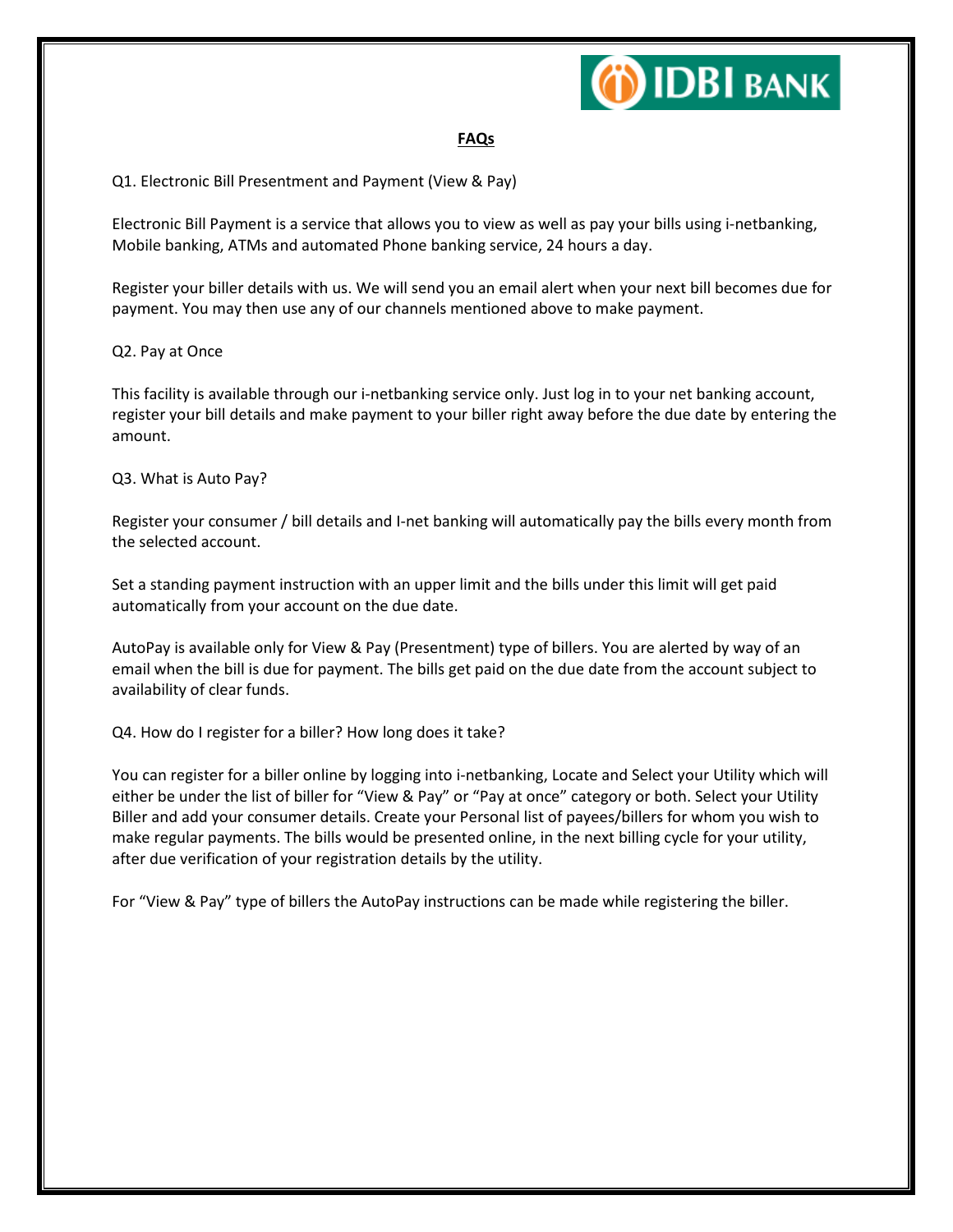

Q5. How do I make a payment for my registered billers?

1. Bill Payment through i-netbanking:

To make a payment for a registered "View & Pay" Biller, go to the "View & Pay" Option under the Bill Payment section, select the pending bill, and choose to pay instantaneously or schedule it for a later date. For a Payment only Biller, you need to navigate to the "Pay at once" option under the Bill Payment section, and select your registered biller for payment and choose to pay instantaneously or schedule it for a later date.

Q6. What is Hot Payment?

Hot Payment is the facility to make a bill payment instantly (before the due date). Your account is debited at once but the payment is sent to the biller on the next working day.

Q7. When is my scheduled payment processed?

A scheduled payment is processed on the specified scheduled date (end of day). The payment is sent to the biller on the next working day. Please note that the Schedule Payment facility is available only for payments made through 'i-netbanking.

Q8. Can I cancel a scheduled payment?

Yes! You can cancel a scheduled payment (from the scheduled payment option under the Bill Payment section of i-net banking) anytime before execution of the scheduled date.

However if you have set up a recurring payment schedule for a "Pay at Once" (Payment Type) biller, canceling a scheduled payment would cancel all subsequent payments for that recurring schedule and not just a specific single payment.

Q9. Should the scheduled date I give be the date the payment is actually due?

It is advisable that the scheduled date you give be at least 2 working days before the due date, since it takes the Biller a couple of days to update their records with the electronic payment received from the Bank.

Q10. What if I don't have enough money to cover a scheduled transfer?

If you do not have enough money in your account your scheduled payment will not be made. It will reflect as a "failed payment" in your Past Payments. However, you can re-schedule the payment for any other date before the due-date after funding your account.